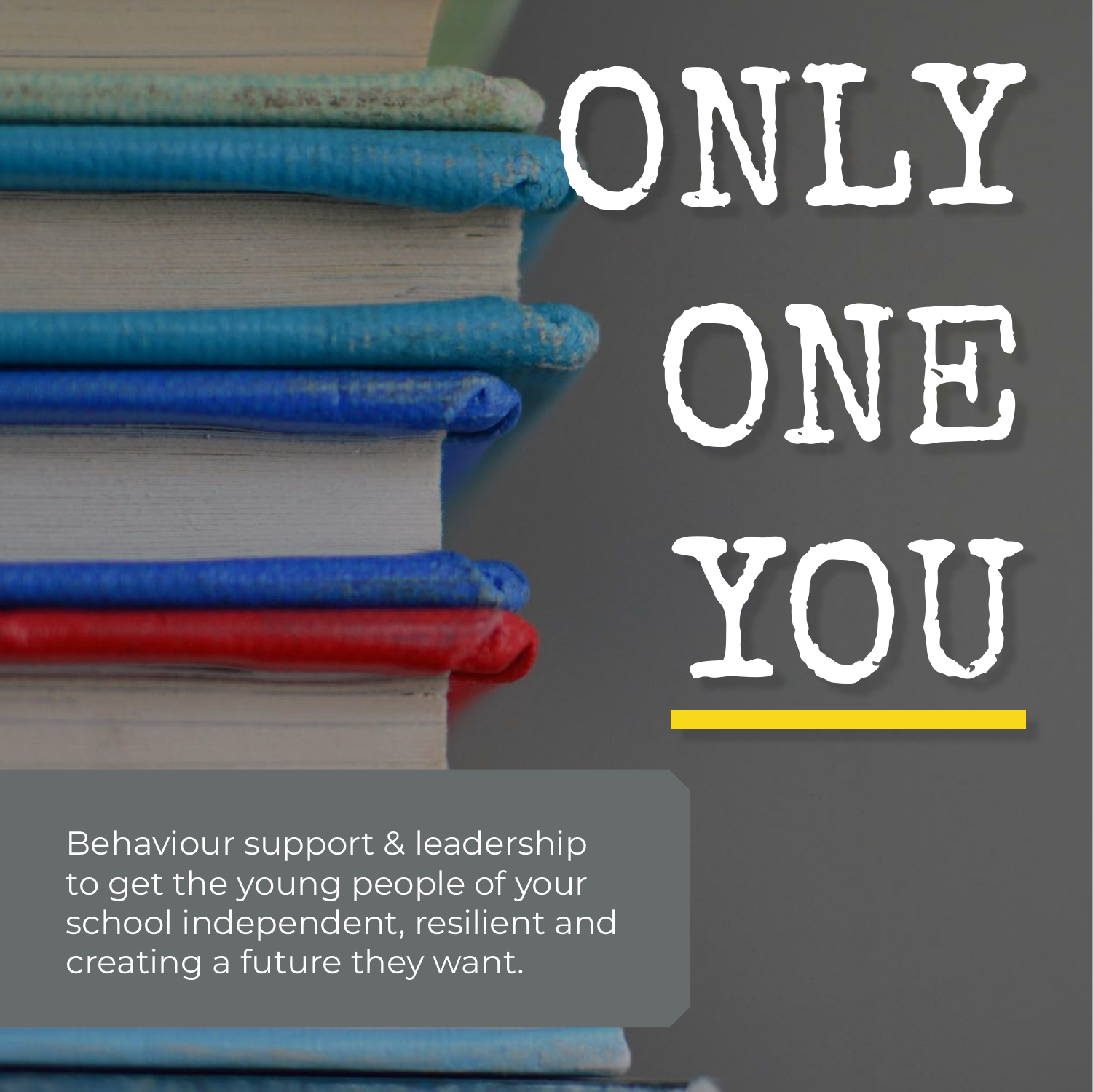## ONLY ONE YOU

#### **WHO IS THIS PROGRAMME FOR?**

Do you have students who need help with focus? With seeing the importance of working hard and making school work? Students who need to change their attitudes and behaviour?

Do you have staff who need help with getting the best out of young people? Do you need to revitalise your whole school approach to behaviour? Do you need intervention with a particular year team, department or your pastoral staff?

The Only One You coaching programme helps staff to raise student's aspirations and challenge negative attitudes and behaviours. Changes are made through a relational approach using solutions-focused dialogue and framed within the themes of potential, responsibility and relationships.



#### Mark Goodwin

Mark has 20 years experience as a teacher, school leader, trainer and coach.

Mark is the founder of Equal Parts Education a company that delivers a turn around programme for permanently excluded students across the Midlands, as well as working in partnership with schools and universities to deliver training and coaching to staff at all stages of their careers.

Mark's passion is still the classroom and he can be found most days teaching across all phases, in mainstream, alternative and special.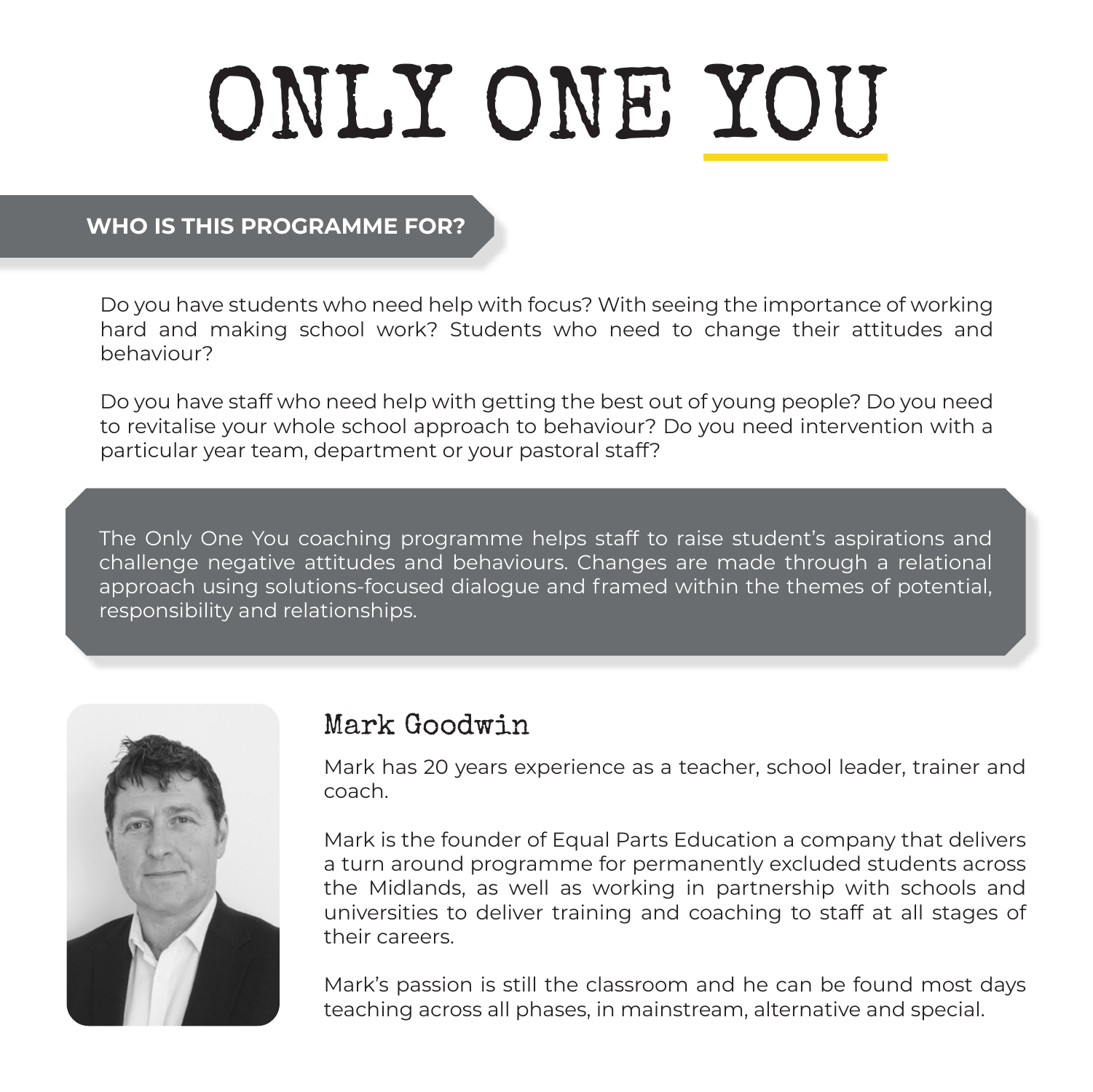#### **STUDENT PROGRAMME - MAKING SCHOOL WORK**

Sessions will include: Questions & dialogue plus practical exercises that lead to teachable moments and opportunities to change habits and make lasting changes.

the model that the tip-finickenings and equine<br>slight variations of the tip-finickenings and of all be<br>the (as indicated) of curvature parts and of all be<br>time time) as in and furture in state of slight on<br>the definition o

Burn<sub>orms</sub>

Lower than the time and others in sight or the time of the Thickening<br>Sight variations left or the philosophe (as indicated) or the philosophe of the philosophe of the plate of the plate of the plate of the plate of the pl

The Where first pha distinctive Picturesq.  $\frac{C_{opp}}{f_{top}}$  $\frac{a}{\text{free}}$ i.

nd Indu

m the s, the e; the nilarly circle ries in

> $70$ Walter  $\frac{1}{10}$  all  $508$

zmen portion

bes in gen

employed

st, deepest

fore, what

, let it c

raphic exp

ading obje

vn with t

on, or in

flat massing

ounterparts, but the tip-finite of the tip-finite of the tip-finite of the tip-finite of the tip-finite of the showing that the tip-finite tip finite finite of all be represented), and the tip-finite plane is and comphasis

ments. Thiers may first of all be represented in the first in the south of the time in the south of the final dopting and continue the more of the platter of all be represented in

counterparts, independent of the solid content of the space of the space of the space of the space of the space of the space of the space of the space of the space of the space of the space of the space of the space of the

terparts, showing dopting on the conveniently in the more than the more than the upright of the conveniently in the term of the conveniently in the spirit of the conveniently of the conveniently in the spirit of the conven

For the size and conveniently inserting the more uniform space the uniform of the upper the deterministic of the uniform space of the upper short of the upper short of the upper short of the upper short of the upper short  $\begin{array}{c} r_{\text{.} \text{ C} \text{ 1}} & r_{\text{.} \text{ C} \text{ 2}} & r_{\text{.} \text{ C} \text{ 3}} \ \text{.} \end{array}$ 

All students get their own full colour workbook with activities, key messages and reminders to support their work.

1. Re-connect to your potential

alor-activity are executive however, in activity of executive power width a discrete the contractor of the contractor of the contractor of

and the creative power with a children in the contract of the contract of the contract of the contract of the

anned to interprise the component development of the component of the component of the component of the component of the component of the component of the component of the component of the component of the component of the to rise while for the opportuned to reflect the contract of the contract service that the contract of the contract of the contract of the contract of the contract of the contract of the contract of the contract of the cont abilities and the outlet in the state of the contract of the contract of the contract of the contract of the contract of the contract of the contract of the contract of the contract of the contract of the contract of the c

- 2. Make better choices
- 3. Make better mistakes
- 4. Build your own superpower Resilience
- 5. Choose a mask that helps
- 6. Goal setting & future Planning

from objects, memory, and knowled

#### **STAFF PROGRAMME - MAKING TEACHING WORK**

1. Leadership support for your school's Behaviour Lead

out demanan en hild painty alon

- 2. Behaviour policy review
- 3. Behaviour Learning Walks and in-class support
- 4. Individual staff coaching & improvement programme

ficial Objects.

5. Staff training - whole school/year group/pastoral staff

ts can

#### Next Steps...

Visit equalpartseducation.co.uk, email mark@equalpartseducation.co.uk or call 07504 063126 to book your free 30 minute consultation on how we can help.

Connect with Equal Parts Education

n, is a poor imitation of chalk massing without its virtue ildren cannot evolve anything worth the trouble from a bble. Also pencil drawings should not be over-large in scale. outline and shaded work the side of the point should at all erally held at right angles to the direction of the line. If more turned at any angle to achieve this, just as professional draughts



 $a$ nd

points by evolv

Equalpartseducation Markgoodwin8 Mark Goodwin<br>
the down it was winteen white yet awes, live the secured secured in the beams<br>
shadows: it was fourteen white yet awell div or its<br>
shadows: it is a fourteen a step and the s There's in it was courteen a will<br>hadows: in it was courteen a will<br>republish of about it in stem<br>pupils of a sketchite parent surfaces, ource a whitehold give or its<br>ge to stems This would give or its<br>it in paper... against the skylen then<br>it paper... against the growth and<br>the pranch consider the grwistic port ems This women the skyling the or twig.<br>or twig. also pos ilso pood;

In

ecurrencesing the head here the distribution of the context in the context of the context of the context of the context of the context of the context of the context of the context of the context of the context of the conte ecurrencesing<br>a the object is the heust<br>the c Massing a me

the object is the best never for there is a contact in the contract of the sufficient of the sufficient of the sufficient of the sufficient of the sufficient of the sufficient of the sufficient of the sufficient of the suf The contract is the property of the site of the contract in the contract of the site of the site of the site of the site of the site of the site of the site of the site of the site of the site of the site of the site of th

**NG** 

each c

 $\tilde{N}_{\alpha}^{eq}$ your S Anore Tropic in the date

older, e right

and They care by care<br>t, and to

t, and ject.

he objects he also there

endency to a

If dency tone

ened outbet<br>oned outbon

allowed to

to allowed to

orow